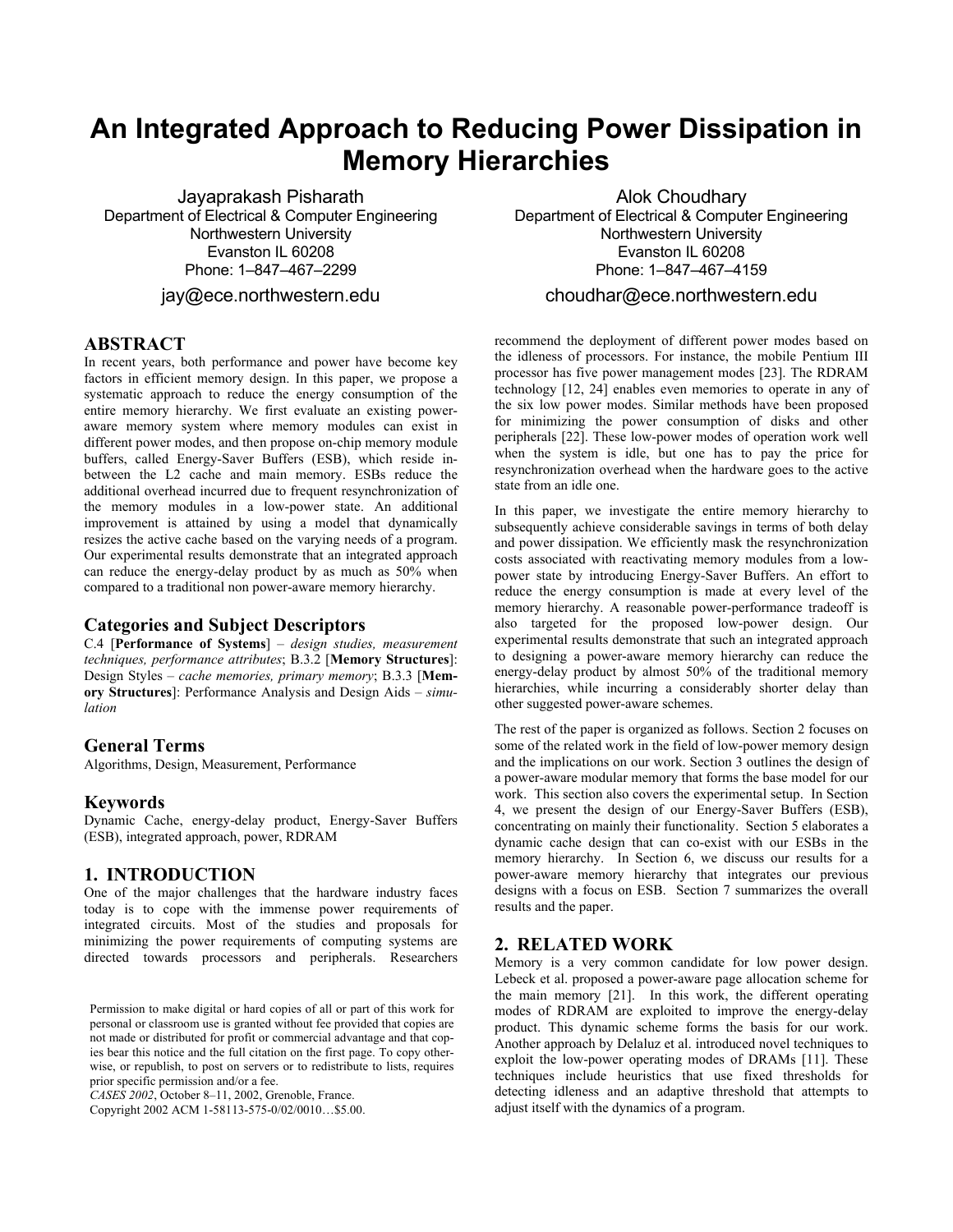Significant work has been done on designing low-power caches. An integrated architectural and circuit-level approach by Se-Hyun et al. aims at reducing leakage energy in instruction caches [28]. They introduced DRI i-cache, an i-cache that can dynamically resize and adapt itself to an application's requirements. Kamble and Ghose proposed architectural techniques to reduce power consumption in on-chip caches, and also provided analytical models for estimating energy dissipation of conventional caches as well as low-power caches [14, 17]. Compiler and hardwarebased approaches to reduce cache misses, by Sherwood et al. [25], suggest dynamic reordering of pages in physically addressed caches. In [1], Albonesi proposed an on-demand cache resource allocation policy called selective cache ways. Selective cache ways technique gives the ability to disable a subset of 'ways' in a set associative cache during periods of modest cache activity, while the full cache may remain operational for more cacheintensive periods. A mechanism called Cache Decay, proposed by Kaxiras and Hu [19], exploits generational behavior of caches to reduce cache leakage power. Bahar et al. have studied powerperformance tradeoffs for several power/performance sensitive cache configurations, which involve techniques like increasing cache size or associativity and including buffers along side L1 caches [3].

Brooks et al. proposed a framework for analysis and optimization of power at the architectural level [8]. Wattch provides a power evaluation methodology within the portable and familiar SimpleScalar [2, 9] framework. Our model for power estimation is based on the Wattch model.

Our work differs from all of the preceding research in that we propose an integrated approach for building a memory model that optimizes power at each level of the memory hierarchy. As a result, we study the outcome of combining many of the existing power-aware schemes described above. A separate unique contribution involves the introduction of Energy-Saver Buffers (ESB), which are meant to reduce the power and delay overhead associated with the frequent resynchronization of memory modules in a low-power state.

## **3. POWER-AWARE PAGE ALLOCATION (Base Model)**

Our base model follows the Power-Aware DRAM model (PADRAM) as suggested by Lebeck et al. [21] (Figure 1b). In this scheme, RDRAM [12, 24] functions in one of the four power modes, namely: active, standby, nap and power-down. The active state consumes the maximum energy during operation. A memory module will gradually go down to a lower-power state based on the number of cycles it remains inactive. The power-down state consumes the minimum energy during operation. A memory module in a low-power state is reactivated on a read or write operation.

For our base model, we use the sequential first touch page placement policy, which allocates pages sequentially in a single memory module until it gets completely filled, before moving on to the next module. Thus all the pages would restrict themselves to fewer memory modules than is the case for random placement, where pages are spread across all memory modules.

It is evident that this PADRAM scheme incurs a sizeable delay and an additional power dissipation during resynchronization of the memory modules. In Section 4, we propose on-chip Energy-Saver Buffers for smoothing out the high frequency of transitions between different power modes, in an attempt to improve upon this base model. In the rest of this section, we discuss both our experimental methodology and the results obtained after implementing the PADRAM scheme, with an emphasis placed on points of our interest.

### **3.1 Experimental Setup**

For our experiments, we used the SimpleScalar/Arm architecture simulator [2, 9] modified to incorporate a detailed power model. The benchmarks used were binaries of applications from the SPECint2000 suite, Mediabench suite and some other custom applications. These binaries were built using GNU GCC version 2.95.1. Table 1 gives a summary of the applications used as benchmarks.



**Figure 1. (a) Traditional memory without any power-aware schemes and (b) the equivalent power-aware (PA) DRAM implementation with power-aware memory modules. Cache shown here is a traditional cache, where all sets are active.**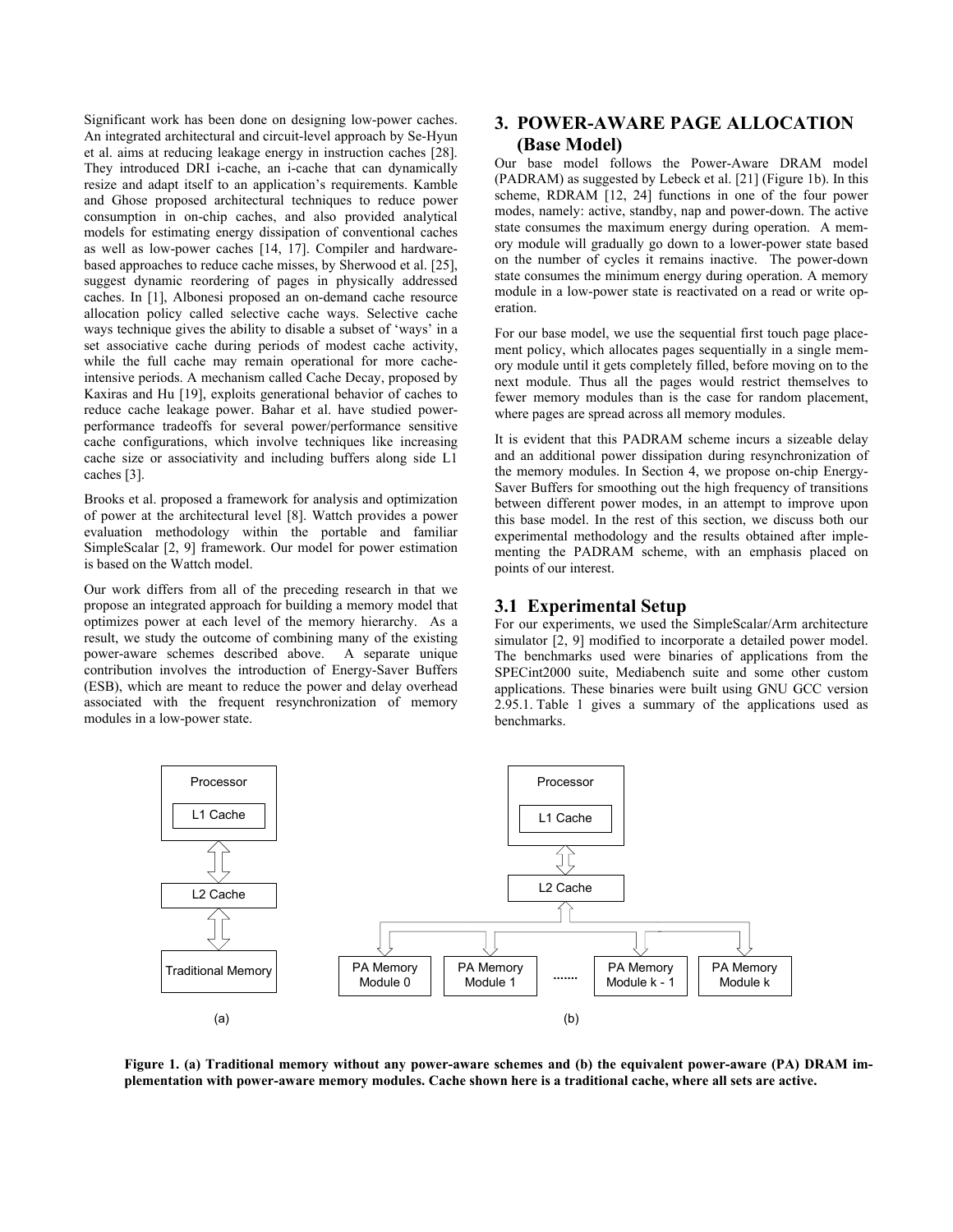**Table 1. Benchmarks used for experiments**

| <b>Benchmarks</b> | <b>Description</b>    | <b>Instructions</b><br>Executed<br>(millions) |  |  |
|-------------------|-----------------------|-----------------------------------------------|--|--|
| anagram           | Anagram               | 425                                           |  |  |
| bzip              | Compressor            | 137                                           |  |  |
| gcc               | <b>GNU GCC</b>        | 235                                           |  |  |
| grep              | Text search algorithm |                                               |  |  |
| jpeg-encode       | JPEG encoder          | 145                                           |  |  |
| jpeg-decode       | JPEG decoder          | 10                                            |  |  |
| mpeg-decode       | MPEG decoder          | 250                                           |  |  |
| pegwit-keygen     | Public key generation | 27                                            |  |  |
| pegwit-encode     | Public key encryption | 57                                            |  |  |
| vacr2             | <b>VLSI</b> router    | 70                                            |  |  |

For all measurements, a comparison is made with respect to a traditional memory hierarchy that does not incorporate any poweraware mechanisms (Figure 1a). The memory delay that gets added due to the introduction of new schemes is measured using their corresponding access times. For instance the access time for traditional memory hierarchy (as seen from the L1 cache) is given by:

$$
t_{TM} = h_{L1} \cdot t_{L1} + m_{L1} \cdot (h_{L2} \cdot t_{L2} + m_{L2} \cdot t_{MEM}) \qquad (1)
$$

where,  $h_{L1}$  and  $h_{L2}$  are the hit ratios of L1 and L2 caches,  $m_{L1}$  and  $m_{L2}$  are the miss ratios of L1 and L2 caches, and t<sub>L1</sub>, t<sub>L2</sub> and t<sub>MEM</sub> are the times taken to access L1, L2 caches and memory respectively. The model used for evaluating power is a customized version of the Wattch [8] model. This architectural model has been incorporated within the existing framework of SimpleScalar. For our work, we developed an additional analytical framework to evaluate the power consumed by our proposed schemes. We measure the energy and access times for each of our selected benchmarks. We also evaluate the energy-delay product of the entire memory hierarchy for each of the proposed schemes. From these values, the relative performances of our new schemes are measured using simple ratios, with the energy consumed by additional buffers being calculated explicitly. The power consumed by the additional circuit, namely the extra logic gates that would be needed for our memory hierarchy implementations, works out to be a constant, and was found to be an insignificant factor when compared to the overall power values. For similar reasons, we also ignored the effect of leakage power. If the ratio of leakage power to the total power dissipation is very high, it would affect our memory hierarchy modifications. In that case, techniques to reduce leakage power must be applied in conjunction with all our proposed mechanisms.

## **3.2 Performance of Power-Aware Memory Scheme**

We experimented with four variations of the PADRAM model, where we varied the threshold for memory state transitions (the number of instructions for which the memory remains in a particular energy state). Figure 2 depicts the energy ratio, memory delay ratio and energy-delay product ratio for each case when considering a 512MB memory having 16 modules each of size 32MB. Due to space limitations, all experimental results aren't presented here. *FFnap* and *FFstdby* denote the cases when the memory modules go directly to Nap and Stand-by states.



**Figure 2. Memory delay (i), energy (ii) and energy-delay product ratios (iii) for a 512MB PADRAM scheme with sixteen 32MB modules. The base model is traditional cache and memory, where all modules are active.** *FFnap* **and**  *FFstdby* **denote the cases when the memory modules go directly to nap and stand-by states.** *FF100* **and** *FF1000* **are the cases when sequential first touch policy (with 100 and 1000 instructions as the threshold for transition to the next power state) is used for replacement.** *RND100* **and**  *RND1000* **denote the corresponding random page replacement policies.**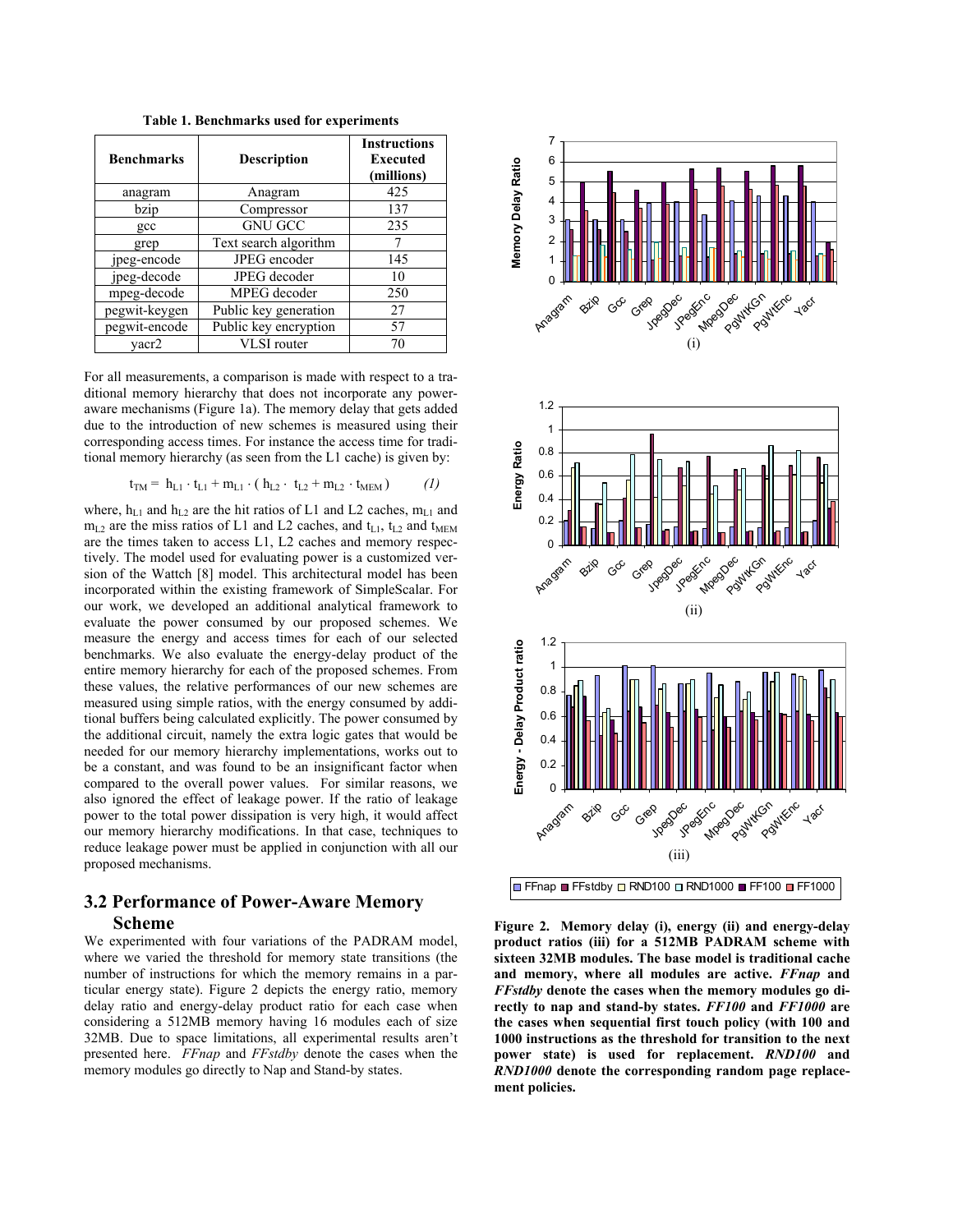

**Figure 3. Schematic showing the addition of on-chip Energy-Saver Buffers to a power-aware memory hierarchy. Dotted line shows the chip boundary. Energy-Saver Buffers reside in the same chip as L2 cache. These buffers reduce the number of times the PA memory modules get reactivated.** 

*FF100* is the sequential first touch scheme with 100 instructions as its threshold and *FF1000* is the scheme with 1000 instructions as its threshold. We use the PADRAM power model with the sequential first touch scheme for all the models that are used in subsequent sections, noting that the *FF1000* scheme performs the best in terms of energy-delay ratio on an average across all our selected benchmarks. The results are consistent with the conclusions arrived in the work done by Lebeck et al. in [21].

# **4. ON-CHIP ENERGY SAVER BUFFERS (ESB)**

During a typical memory read/write operation, many memory modules of the power-aware memory get reactivated. Eventually, this would result in additional energy consumption and delay due to repeated resynchronization of the modules, which had gone back to a lower power state. Hence, to reduce the number of times the modules get reactivated, we propose onchip memory module buffers, called Energy-Saver Buffers (ESB), in between the L2 cache and the main memory. These buffers would be located on the same chip where the L2 cache resides (Figure 3). This technique would also reduce the dependence of activation of memory modules on the characteristics of programs since the traffic between L2 cache and each memory module still remains the same.

An Energy-Saver Buffer is associated with each memory module**<sup>1</sup>** . The ESB interacts with the memory module using the following protocol:

 $\overline{a}$ 

- If a memory read is initiated, before going to the memory module (which might be in a low-power state) the ESB of the corresponding module is searched for the word line. If the data is found, the delay and the power associated with the read operation are reduced since the ESB is located near the L2 cache.
- If the word-line is not found in the ESB, the corresponding memory module is activated for a read.
	- o All the "dirty" lines in the ESB are first written back to the memory module.
	- o All lines of the ESB are invalidated.
	- o The data is read from the corresponding memory module to L2 cache.
- If a memory write is initiated and if the L2 cache is full, "dirty" data is written back to the ESB of the corresponding memory module and not to the memory module itself.
- If an ESB is full, the corresponding memory module is activated, the entire content of the ESB is flushed, and the ESB lines are invalidated.

From the results in Section 6, it will be shown that the overall energy consumption of a memory system with ESBs is significantly less than a memory configuration without any buffers, even after considering the additional energy consumed by ESBs. Moreover, the protocol ensures that data present in the ESB is the most recently updated copy. Thus the protocol ensures consistency and maximum utilization of the activation of memory modules, amortizing the overhead incurred due to resynchronization.

The ESBs are implemented as logically separated buffers within a single chip along with the L2 cache (owing to their small size – see Table 2). The cache controller is responsible for a harmonious

**<sup>1</sup>** A unified ESB for all memory modules (similar to the Victim Buffer proposed in [16]) was also considered for our experiments. As can be seen in Table 3, utilizing a Victim Buffer in place of an ESB increased the energy consumption significantly while demonstrating only slight performance improvements.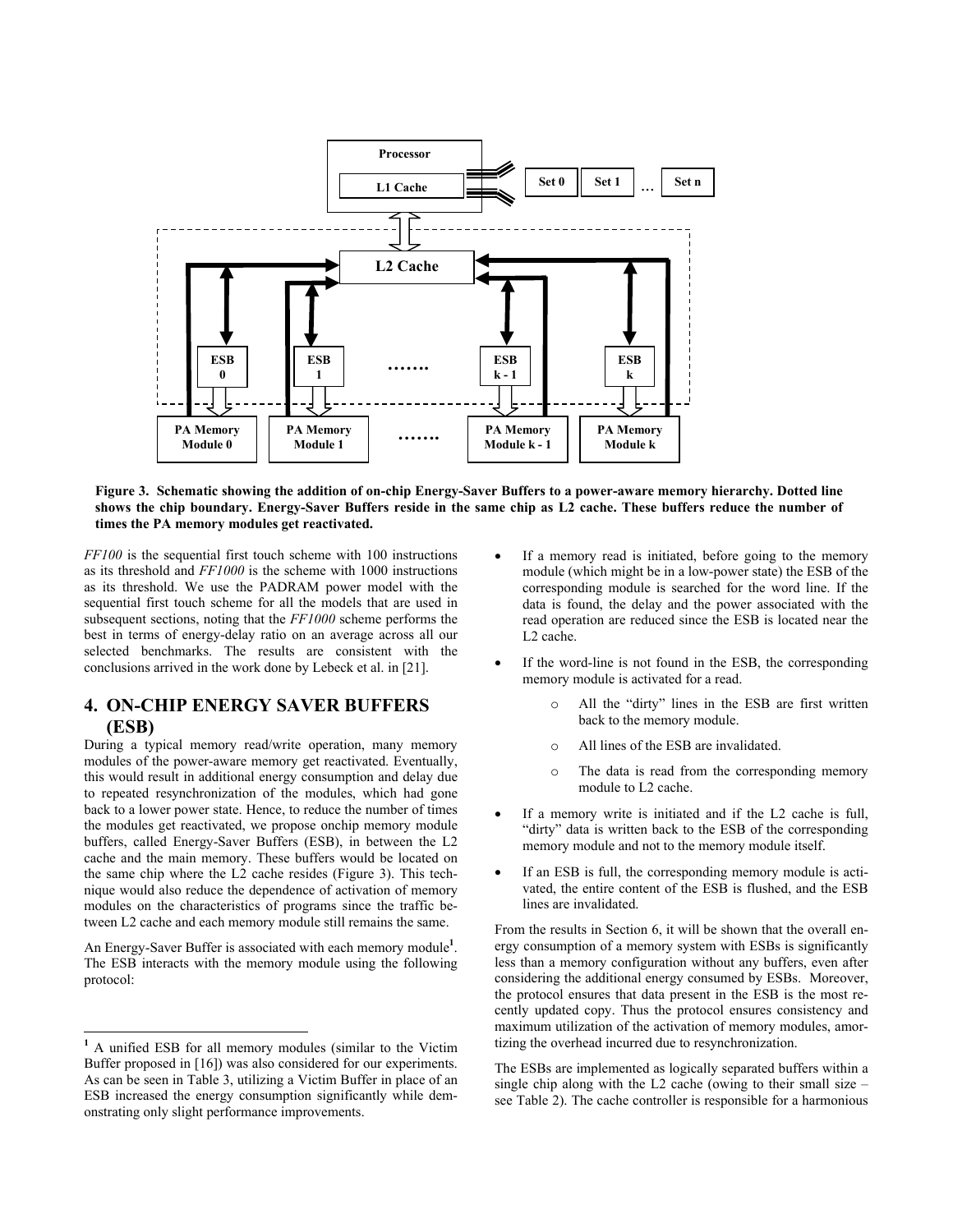operation between L2 cache and ESBs since they co-exist in the same chip. The L2 cache has exclusive read/write access to ESBs. For read/write operations directed to the memory, the bus is accessed. Since L2 cache and ESBs are placed on the same chip, the bus and the arbitration logic remain the same. Thus existing hardware technologies can be used for implementing the new poweraware memory hierarchy and hence, addition of ESB is an economic solution. The modeling of ESBs for our experiments is explained in Section 6.

#### **5. DYNAMIC CACHE**

The proposed ESB can co-exist either with the traditional caches or in a system using any of the existing (or new) power-aware caching schemes. In this section, we illustrate this fact by establishing a scheme that allocates cache sets depending on varying needs of the program at a given instance. Note that similar approaches were examined in [1, 5]. The memory and hence the cache access patterns are carefully studied and then the number of active cache sets are dynamically increased or decreased (enabled or disabled) [28] according to the access patterns. Cache access patterns are similarly studied in [18, 19]. As proposed in the model by Se-Hyun et al. [28], the unused portion of the cache is provided with a gated  $V_{dd}$  to reduce the energy consumption. Figure 4 shows a flowchart describing the protocol for our dynamic cache operation.

Initially the program starts with a minimal number of sets, which we term as "active sets". The cache access pattern is then carefully followed. The Active cache Miss-cycle Counter (AMC) keeps track of the number of miss cycles for the current active sets. The Critical Miss-cycle Counter (CMC) keeps track of variations in

the AMC. Depending on the value of the CMC, the cache is dynamically increased or decreased (more sets are enabled or some of the currently enabled active sets are disabled). For removing a currently active set, the cache access patterns for each individual set are studied and one is removed according to a Least-Recently Used (LRU) algorithm. In either case, the cache data and the tag bits undergo realignment [28].

The graphs in Figure 5 depict the memory delay, energy, energydelay product ratios of the memory hierarchy comprising of dynamic cache and PADRAM without any ESB. The next section elaborates the experimental results obtained after integrating ESB as a part of the power-aware memory.

## **6. ANALYSIS OF INTEGRATED AP-PROACH**

The ESBs are implemented in our experiments as multiple fullyassociative caches. Hence the modeling of power and delay for ESB is the same as that for a fully associative cache. In our experiments we found that two different configurations of a directmapped L1 cache [15], one of size 128K with 32 sets and one of size 256K with 64 sets performed well in terms of energy-delay product when used in conjunction with a 512 MB PADRAM using the *FF1000* page replacement scheme (Table 3). Consequently these predominant configurations were employed as a basis for comparison when adding our ESBs, using combinations as shown in Table 2. Note that for all of our results explained in this paper, the only L2 cache configuration considered is a unified 2 way 1M cache.



**Figure 4. Flowchart showing the operation of dynamic cache. In dynamic caches, the caches resize periodically depending on the memory access pattern of a given application and hence the varying needs of the application. This is achieved by disabling unused portions of the cache.**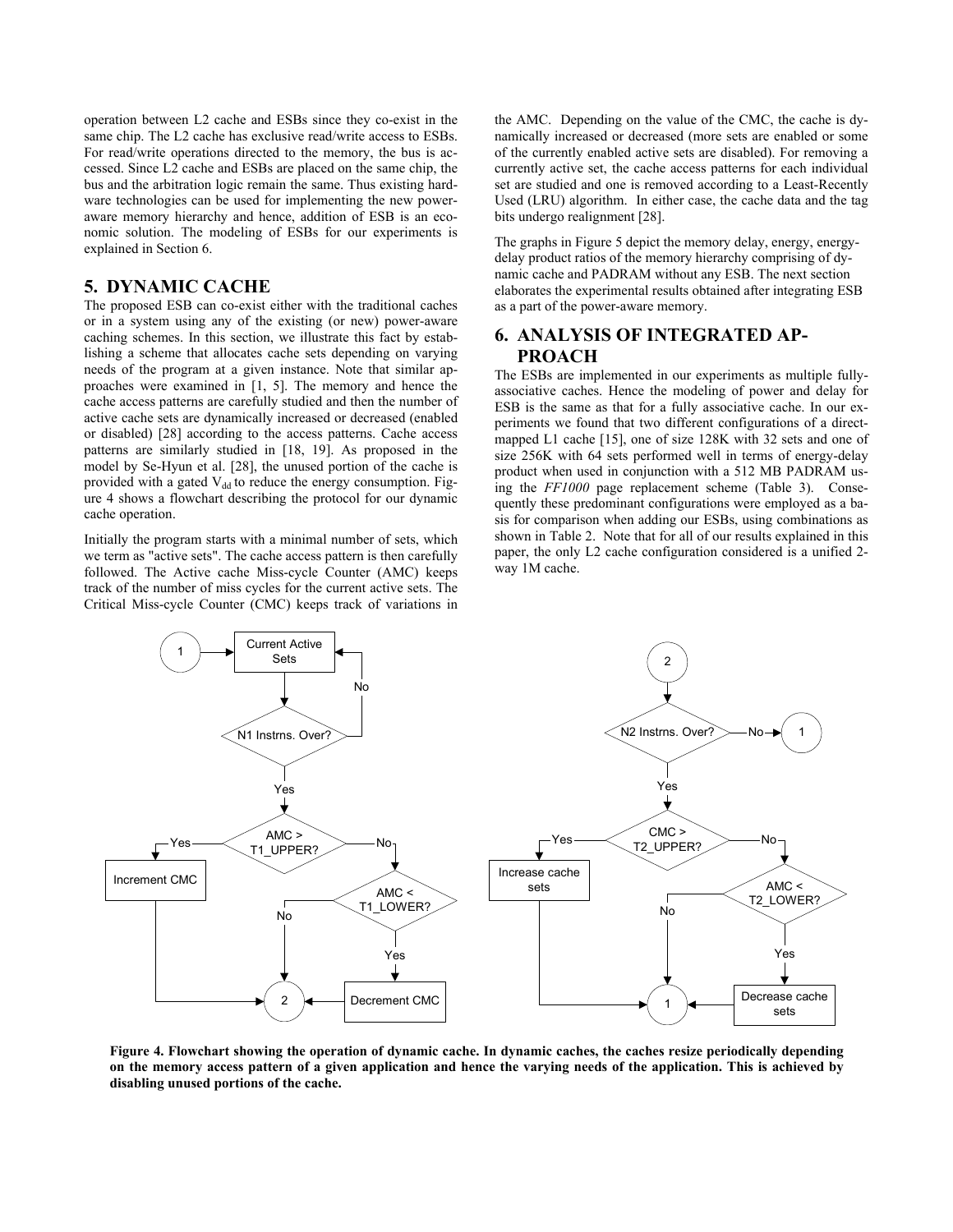| Case | <b>Dynamic L1 Cache</b><br><b>Size</b> | <b>Total Energy-Saver</b><br>buffer Size (# word<br>blocks on each of 16<br>modules) |
|------|----------------------------------------|--------------------------------------------------------------------------------------|
| a    | 128K with 32 sets                      | 4K (64)                                                                              |
| h    | 256K with 64 sets                      | 4K (64)                                                                              |
| c    | 128K with 32 sets                      | 8K (128)                                                                             |
|      | 256K with 64 sets                      | 8K (128)                                                                             |

**Table 2. Combinations considered for Dynamic Cache, Energy-Saver buffer, PADRAM combination** 

As can be seen from Figure 6, when adding the ESBs to our power-aware memory hierarchy, there is a large savings in terms of energy consumption that is offset by an increase in memory delay, when compared to the traditional memory hierarchy. This increased delay can be attributed to the dynamic caches, as when the number of cache sets used during a program's execution is reduced, there is an increased likelihood that data would be accessed directly from the memory. That is, in equation (1)*,* the hit ratios  $h_{L1}$ ,  $h_{L2}$  decrease. As can also be seen from Figure 6, the power consumption decreases significantly when utilizing dynamic caches since for long periods of time during program execution, many sets remain unused (experimental results also proved that the program itself did not require them). Consequently, for our integrated approach, the average energy consumption is 27% of the traditional model.

As is demonstrated in Figure 7, the addition of the ESB to the model without any buffers (a hierarchy with just dynamic cache and PADRAM) leads to an overall improvement in terms of energy consumption, memory delay, and energy-delay product. This result can be more deeply investigated by examining the access time equation for the memory model utilizing Energy-Saver Buffers:

$$
t_{NEW} = h_{L1} \cdot t_{L1} + m_{L1} \cdot [h_{L2} \cdot t_{L2} + m_{L2} \cdot (h_{ESB} \cdot t_{ESB} + m_{ESB} \cdot t_{MEM})]
$$
 (2)

where  $h_{ESB}$ ,  $m_{ESB}$ ,  $t_{ESB}$  are the hit ratio, miss ratio and access time of ESBs.

The results showed that the hit ratio  $(h_{ESB})$  is substantial. The hits increased as most of data being sought was already present in ESB. When the size of ESB was increased, the memory delay decreased further by as much as 13% (of the model with just dynamic cache and PADRAM without any buffers). This implies that an optimal value of the buffer size has the potential to reduce the delay significantly. Also, the average energy consumption reduces by 25% (with respect to the model with just the dynamic cache and PADRAM without any buffers). Consequently, the average energy-delay product also decreases by 26% for cases (a) and (b), while 36% for cases (c) and (d).

### **7. CONCLUSION**

Given the large number of experiments and design alternatives presented (and other experiments not presented here due to space limitation), we discuss the overall results in a concise manner in this section. Table 3 summarizes our results.

Recalling the results derived in the earlier sections, PADRAM performs better than traditional memory. A hierarchy with dynamic cache increases the energy-delay product by 50%.

**Memory Delay Ratio for Dynamic Cache - PADRAM Combination**



**Energy Ratio for Dynamic Cache - PADRAM Combination**



**Energy-Delay Product Ratio for Dynamic Cache - PADRAM Combination**



**Figure 5. Memory delay ratio (i), energy ratio (ii) and energy-delay product ratio (iii) for dynamic cache and PADRAM combination (no ESB). The base model is traditional cache and memory without any buffers. The AMC and CMC thresholds (lower, upper) are (20, 50) and (4, 8). The instruction threshold (N1, N2) is (100, 1000). The average energy-delay product is 73% of traditional memory hierarchy. The energy consumed is just 35% of the traditional hierarchy.**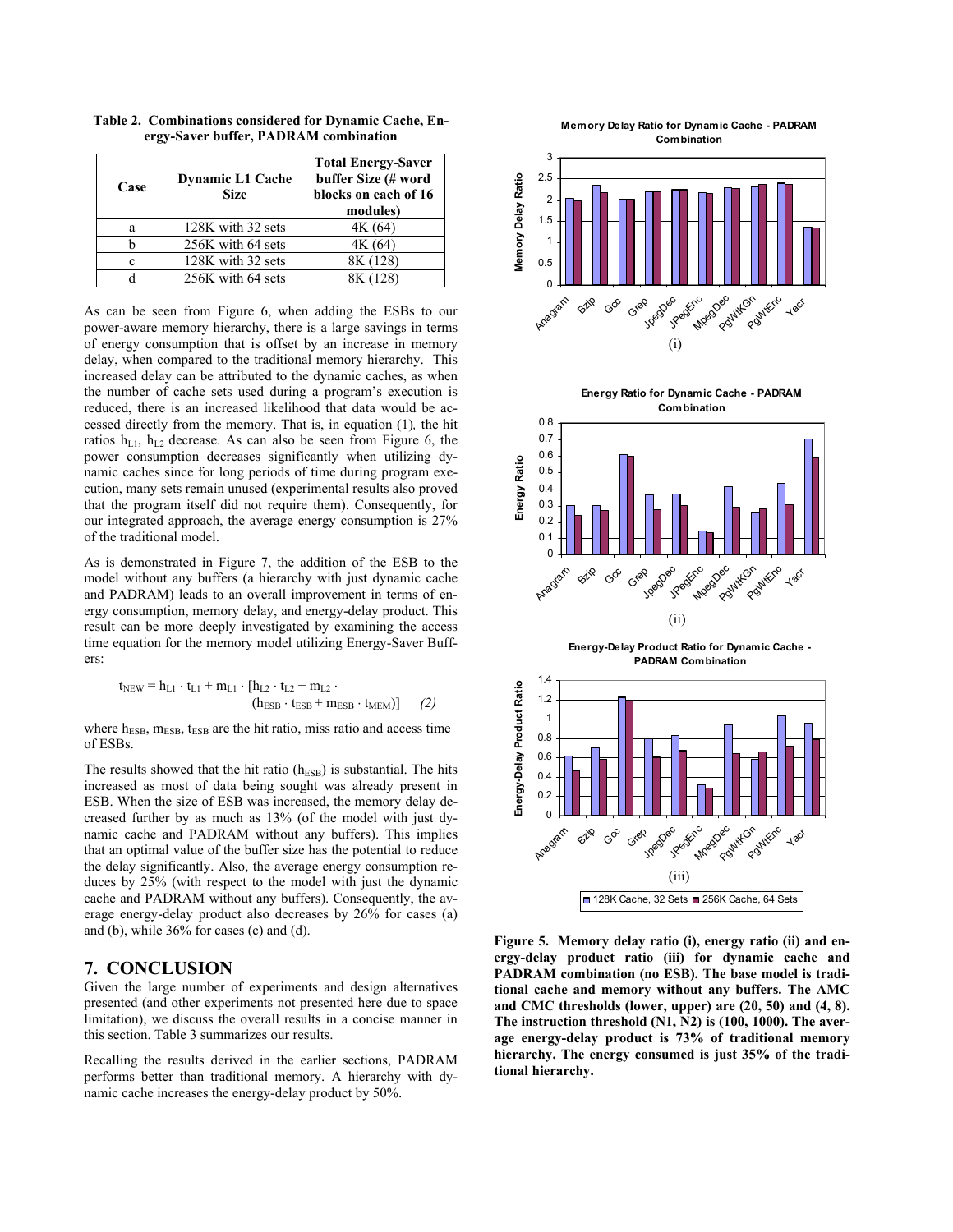

**Energy Ratio for Dynamic Cache, ESB and PADRAM (wrt traditional cache and memory)**





**Figure 6. Memory delay ratio (i), energy ratio (ii) and energy-delay product ratio (iii) for dynamic cache, ESB and PADRAM Combination. The base model is traditional cache and memory without any buffers. The average energy consumption decreases by 70% of the traditional model. The average energy-delay product is 55%. The results show that the model with Energy-Saver Buffers performs better than the model with just PADRAM and dynamic cache (Figure 5).** 

**Contribution of Energy-Saver Buffers towards** 



**Contribution of Energy-Saver Buffers towards savings in Energy**



**Contribution of Energy-Saver Buffers towards Energy-Delay Product**



**Figure 7. The contribution of Energy-Saver Buffers towards the overall performance. The base model is dynamic cache and PADRAM combination without any intermediate buffers. ESBs bring down the memory delay by 13% of traditional hierarchies on an average (i). The addition of Energy-Saver Buffers has decreased the energy consumption by 25% further, when compared to the model without it (ii). The energy-delay product also reduces considerably (iii).**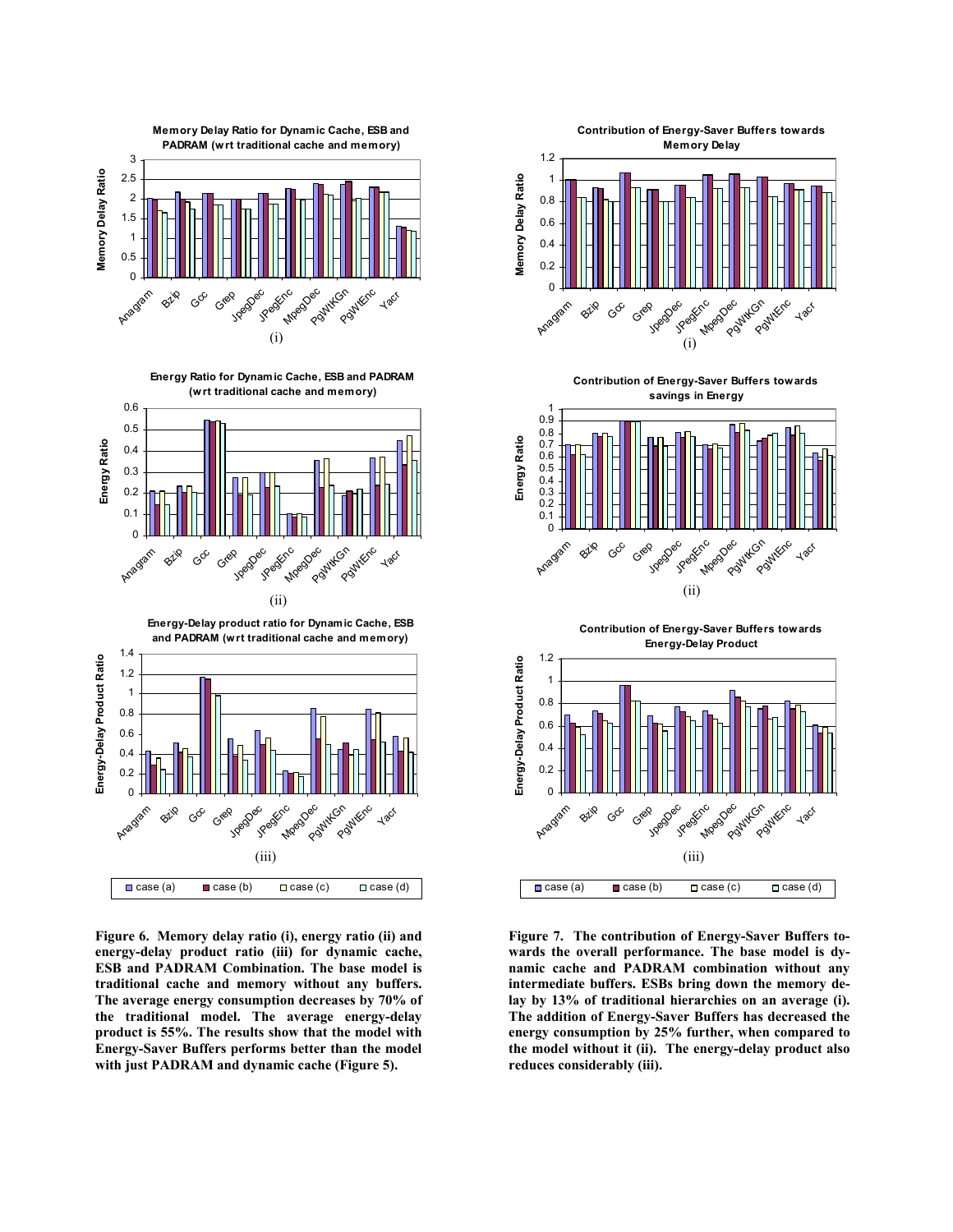When using both dynamic cache and PADRAM in the hierarchy, the energy-delay product dropped by 30% of the case without them. On-chip ESBs were then added in-between dynamic cache and PADRAM to further improve the energy-delay product. A hierarchy with dynamic cache, ESBs and PADRAM established a 50% cutback in the energy-delay product, when compared to a traditional hierarchy.

From the results shown in Table 3, it is clear that the combination of a traditional cache, Energy-Saver Buffers, and the PADRAM memory (denoted by (2) in the table) performs the best in terms of energy-delay product, on average bearing a savings of 80% when compared to traditional memory hierarchy. This is at the cost of a three-fold increase in memory delay, which might drastically slow down the whole system. A better tradeoff between the memory delay and energy consumption is achieved with the introduction of dynamic cache. In Table 3, it can be seen that a more complex power-aware memory hierarchy combination (shown as (1) in the table) provides a substantial improvement in the delay, while still maintaining low energy consumption ratio. Even though the energy-delay product has increased, there is a substantial drop in the delay. This shows that the combination of dynamic cache, ESB, and PADRAM performs better than the combination of traditional cache, ESB, and PADRAM by providing an optimal tradeoff between energy and delay.

The following inferences can be derived from our experimental results:

- When two power-aware schemes are merged, the resulting scheme need not necessarily be power-aware. In our case, it is quite evident from Table 3 that on combining (TC,-, PM) and  $(DC, \text{-}, TM)$ , the resulting scheme  $(DC, \text{-}, PM)$  does not perform well.
- While designing a power-aware scheme for any given layer in the hierarchy, the power schemes of both the immediate layers (upper and lower) should also be considered. For instance, cache schemes should be aware of the power schemes of the memory. Any buffer in between the cache and the memory should be aware of the power schemes of both the cache and the memory.
- Customization is necessary. For example, Victim Buffers, proposed in [16] and elsewhere, are known to improve performance. In our case, adding a Victim Buffer in-between dynamic cache and PADRAM (aiming to improve performance) ultimately results in an undesirable behavior (as seen in the [\*, VB, \*] combinations in Table 3). Hence a customization, similar to ESB, is necessary.
- Achieving a tradeoff between performance and power is indispensable in efficient memory hierarchy design. As we have already shown, certain memory schemes that are extremely power-aware can lead to considerably worse performance due to increased component delays. Achieving a superior solution often requires a complete enumeration of valid configurations.

In conclusion, an integrated approach to reducing memory hierarchy's power consumption leads to significant savings in terms of energy-delay product. Due in part to the efficiency of our proposed Energy-Saver Buffers, our power-aware memory hierarchy designed through such an effort reduces the energy delay product

by 50% when compared to a traditional non power-aware memory hierarchy.

## **8. ACKNOWLEDGMENTS**

This work was supported by DARPA under the contract F33615- 01-C-1631. We thank Todd Austin (University of Michigan) for providing the SimpleScalar/Arm toolkit to Northwestern University. Our thanks to the other members of the Center for Parallel and Distributed Computing at Northwestern University for their invaluable help in refining this paper.

#### **9. REFERENCES**

- [1] D.H. Albonesi. Selective Cache Ways: On-Demand Cache Resource Allocation. Journal of Instruction-Level Parallelism*,* Vol. 2, 2000.
- [2] T. M. Austin and D. Burger. Micro-30 SimpleScalar Tutorial. Available HTTP: http://www.cs.wisc.edu/~mscalar/simplescalar.html
- [3] R. I. Bahar, G. Albera, and S. Manne. Power and Performance Tradeoffs Using Various Caching Strategies, in Proceedings of the International Symposium on Low Power Electronics and Design (Monterey CA, 1998), ACM Press, pp. 64-69.
- [4] R. Balasubramonian, D. Albonesi, A. Buyuktosunoglu, and S. Dwarkadas. Memory Hierarchy Reconfiguration for Energy and Performance in General Purpose Processor Architectures, in Proceedings of the International Symposium on Microarchitecture (Monterey CA, 2000), ACM Press, pp. 245-257.
- [5] N. Bellas, I. Haij, and C. Polychronopoulos. Using dynamic cache management techniques to reduce energy in a highperformance processor, in Proceedings of the International Symposium on Low Power Electronics and Design (San Diego CA, 1999), ACM Press, pp. 64-69.
- [6] L. Benini and G. De Micheli. System-Level Power Optimization: Techniques and Tools. ACM Transactions on Design Automation of Electronic Systems (TODAES), Vol. 5, Issue 2 (April 2000).
- [7] S. Borkar. Design challenges of technology scaling. IEEE Micro, Vol. 19, No. 4 (July/August 1999).
- [8] D. Brooks, V. Tiwari, and M. Martonosi. Wattch: A Framework for Architecture-Level Power Analysis and Optimizations, in Proceedings of the International Symposium on Computer Architecture (Vancouver, Canada, 2000), ACM Press, pp. 83-94.
- [9] D. Burger, T. M. Austin, and S. Bennett. Evaluating future microprocessors: the SimpleScalar tool set. Technical Report TR-1308, Univ. of Wisconsin-Madison Computer Sciences Dept., July 1996.
- [10] R. Chen, M. Irwin, and R. Bajwa. Architectural Level Power Estimation and Design Experiments. ACM Transactions on Design Automation of Electronic Systems (TODAES), Volume 6, Issue 1 (January 2001).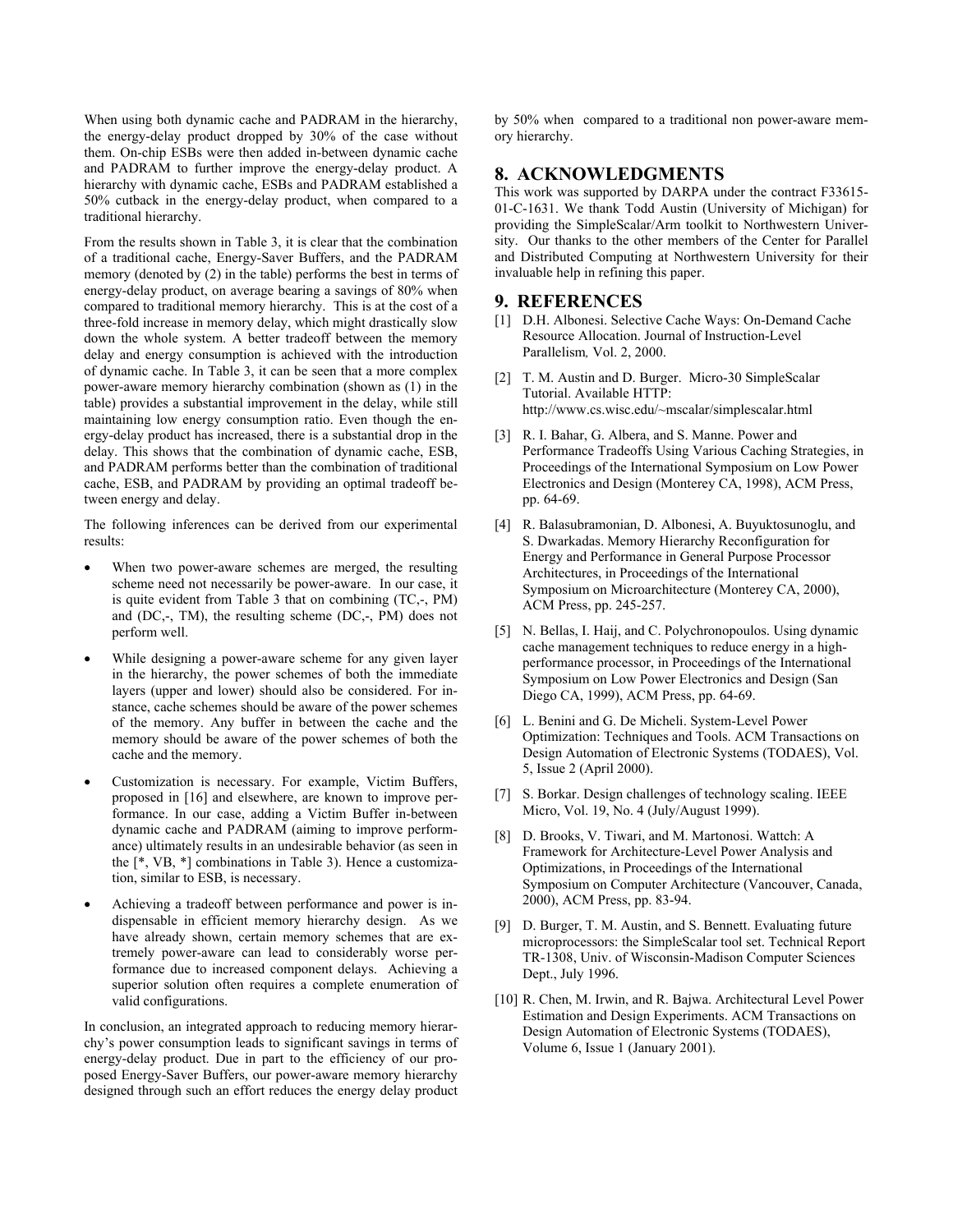#### **Table 3. Summary of all viable combinations considered for the experiment**

*TC – Traditional Cache, DC – Dynamic Cache, EB – Energy-Saver Buffer, TM - Traditional Memory, PM – PADRAM, VB – Victim Buffer. DC, EB, PM means all of DC, EB and PM were considered for the case. '-' means that the particular component in the hierarchy wasn't considered for the test. For example, DC, -, PM means there was no EB or VB.*  $\checkmark$  *means that the component has been considered for that particular case. Blank means the component wasn't considered.* 

*\* L2 cache size : 2-way set-associative 1M cache* 

| <b>Case Consid-</b><br>ered<br>(in order of<br>memory hierar-<br>chy) | <b>Dynamic L1 Cache</b> |                  | <b>Victim</b>         | <b>Energy Saver</b><br><b>Buffer</b> |              | <b>PADRAM</b>     | <b>Memory</b>         | <b>Energy</b> | Energy-<br><b>Delay</b> |                                                 |
|-----------------------------------------------------------------------|-------------------------|------------------|-----------------------|--------------------------------------|--------------|-------------------|-----------------------|---------------|-------------------------|-------------------------------------------------|
|                                                                       | 128K,<br>32 Sets        | 256K.<br>64 Sets | <b>Buffer</b><br>(8K) | 4K                                   | 8K           | (FF1000,<br>512K) | <b>Delay</b><br>Ratio | Ratio         | product<br>ratio        |                                                 |
| $TC, -$ , TM                                                          |                         |                  |                       |                                      |              |                   | $\mathbf{1}$          | $\mathbf{1}$  | $\mathbf{1}$            |                                                 |
| $TC, -$ , $PM$                                                        |                         |                  |                       |                                      |              | $\checkmark$      | 4.06                  | 0.15          | 0.55                    |                                                 |
| TC, EB, PM                                                            |                         |                  |                       | $\checkmark$                         |              | ✓                 | 3.64                  | 0.06          | 0.20                    |                                                 |
|                                                                       |                         |                  |                       |                                      | $\checkmark$ | ✓                 | 3.62                  | 0.05          | 0.20                    | $\left( \begin{array}{c} 2 \end{array} \right)$ |
| $DC, -$ , TM                                                          | $\checkmark$            |                  |                       |                                      |              |                   | 10.10                 | 0.23          | 2.02                    |                                                 |
|                                                                       |                         | $\checkmark$     |                       |                                      |              |                   | 10.59                 | 0.17          | 1.54                    |                                                 |
| $DC, -$ , PM                                                          | $\checkmark$            |                  |                       |                                      |              | $\checkmark$      | 2.13                  | 0.38          | 0.79                    |                                                 |
|                                                                       |                         | $\checkmark$     |                       |                                      |              | ✓                 | 2.10                  | 0.32          | 0.66                    |                                                 |
| DC, EB, PM                                                            | $\checkmark$            |                  |                       | $\checkmark$                         |              | ✓                 | 2.11                  | 0.30          | 0.62                    |                                                 |
|                                                                       |                         | $\checkmark$     |                       | ✓                                    |              | ✓                 | 2.08                  | 0.24          | 0.49                    |                                                 |
|                                                                       | $\checkmark$            |                  |                       |                                      | $\checkmark$ | $\checkmark$      | 1.85                  | 0.30          | 0.56                    |                                                 |
|                                                                       |                         | $\checkmark$     |                       |                                      | $\checkmark$ | ✓                 | 1.83                  | 0.24          | 0.44                    | $\left  \begin{array}{c} 1 \end{array} \right $ |
| TC, VB, TM                                                            |                         |                  | $\checkmark$          |                                      |              |                   | 1.00                  | 1.00          | 1.01                    |                                                 |
| DC, VB, TM                                                            | $\checkmark$            |                  | $\checkmark$          |                                      |              |                   | 8.95                  | 0.24          | 1.82                    |                                                 |
|                                                                       |                         | $\checkmark$     | $\checkmark$          |                                      |              |                   | 8.88                  | 0.25          | 1.34                    |                                                 |
| DC, VB, PM                                                            | $\checkmark$            |                  | $\checkmark$          |                                      |              | ✓                 | 2.21                  | 0.39          | 0.84                    |                                                 |
|                                                                       |                         | $\checkmark$     | $\checkmark$          |                                      |              | ✓                 | 2.19                  | 0.32          | 0.69                    |                                                 |
| DC, VB, EB,<br><b>PM</b>                                              | $\checkmark$            |                  | $\checkmark$          | $\checkmark$                         |              | ✓                 | 2.19                  | 0.31          | 0.67                    |                                                 |
|                                                                       |                         | $\checkmark$     | $\checkmark$          | $\checkmark$                         |              | ✓                 | 2.17                  | 0.32          | 0.64                    |                                                 |
|                                                                       | $\checkmark$            |                  | $\checkmark$          |                                      | $\checkmark$ | ✓                 | 1.93                  | 0.31          | 0.60                    |                                                 |
|                                                                       |                         | $\checkmark$     | $\checkmark$          |                                      | ✓            | ✓                 | 1.91                  | 0.33          | 0.58                    |                                                 |

- [11] V. Delaluz, M. Kandemir, N. Vijaykrishnan, A. Sivasubramaniam. M. J. Irwin. DRAM Energy Management Using Software and Hardware Directed Power Mode Control, in IEEE Proceedings of the International Symposium on High Performance Computer Architecture (Nuevo Leone, Mexico, 2001), pp. 159-169.
- [12] 128/144-Mbit Direct RDRAM Data Sheet, Rambus Inc., 1999.
- [13] X. Fan, C. S. Ellis, and A. R. Lebeck. Memory Controller Policies for DRAM Power Management, in Proceedings of the International Symposium on Low Power Electronics and Design (Huntington Beach CA, 2001), ACM Press, pp. 129- 134.
- [14] K. Ghose and M. B. Kamble. Reducing Power in Super Scalar Processor Caches using Sub-banking, Multiple Line Buffers and Bit Line Segmentation, in Proceedings of the International Symposium on Low Power Electronics and Design (San Diego CA, 1999), ACM Press, pp. 70-75.
- [15] J.L. Hennessey and D.A. Patterson. Computer Architecture A Quantitative Approach. Morgan Kaufmann, 2000.
- [16] N.P. Jouppi. Improving direct-mapped cache performance by addition of a small fully associative cache and pre-fetch buffers, in Proceedings of the International Symposium on Computer Architecture (Seattle WA, 1990), ACM Press, pp. 364-373.
- [17] M. B. Kamble and K. Ghose. Analytical Energy Dissipation Models for Low Power Caches, in Proceedings of the International Symposium on Low-Power Electronics and Design (Monterey CA, 1997), ACM Press, pp. 143-148.
- [18] M. Kandemir, U. Sezer, and V. Delaluz. Improving Memory Energy Using Access Pattern Classification, in Proceedings of the International Conference on Computer Aided Design (San Jose CA, 2001), ACM Press, pp. 201-206.
- [19] S. Kaxiras and Z. Hu. Cache Decay: Exploiting Generational Behavior to Reduce Cache Leakage Power, in Proceedings of the International Symposium on Computer Architecture (Göteborg, Sweden, 2001), ACM Press, pp. 240 - 251.

#### *Legend*